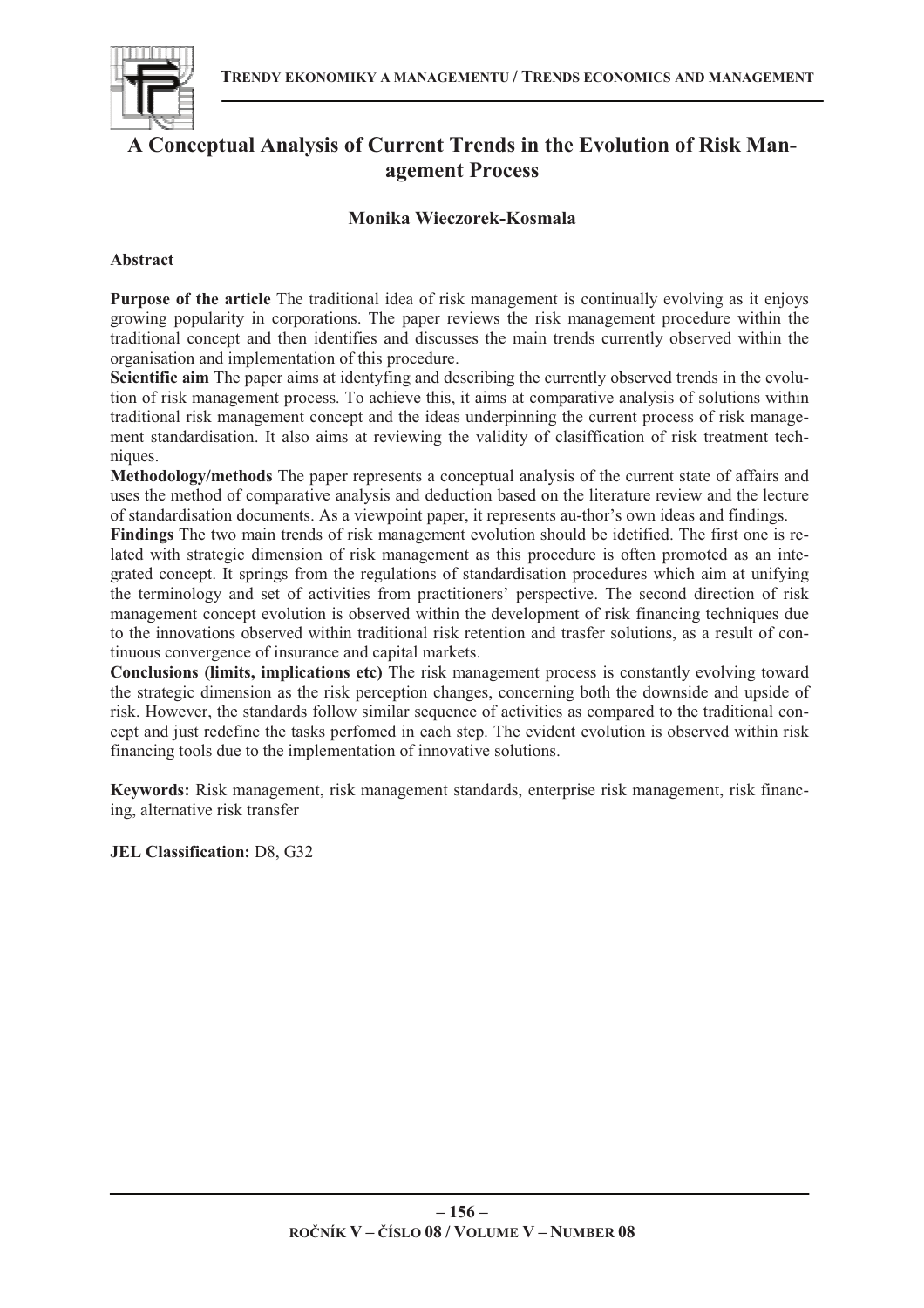## **Introduction**

Nowadays, companies operate in constantly evolving surrounding, which raises the number of their risk exposures. That is probably one of the reasons why corporations are growingly interested in managing risk. Traditionally, the model of corporate risk management procedure was focused on identifying risk exposures, measuring their impact on a company and applying the best methods of handling risk, with particular focus on insurance.

The solutions within traditional concept of risk management are constantly evolving. Therefore, the paper aims at identifying the current trends observed within this evolution. In particular, it aims at supporting the following hypotheses:

- 1.the first area of risk management evolution is connected with the evolution toward a strategic dimension of the risk management tasks as compared to the traditional concept,
- 2.the second area of risk management evolution is connected with the innovations in risk financing tools, which results from the continuous convergence of insurance and capital market and the integration of advanced financial instruments with traditional insurance concept.

In order to give a support to these hypotheses, the study implies the method of deduction and conceptual and comparative analysis of the current state of affairs, currently available literature and the ideas of standardisation documents. The risk management standards are documents promoted by associations practically involved in risk man-agement issues. Although these standards have often a general dimension, the ideas included can be easily transferred to the corporate dimension. As the problem of risk financing tools is extensive, the paper gives just a sense of innovations that spread in this field and mentions main available solutions worth to be considered from a corporate perspective.

This paper constitutes original piece of work as it presents the author's own ideas and findings constituted by the identification and characteristic of two trends of the risk management evolution. The structure of the paper

is as follows. Section 1 discusses the model procedure of risk management within the traditional concept. Sec-tion 2 gives a sense of general trends in risk management concept evolution. Section 3 describes the evolution toward the strategic dimension of risk management and its standardisation whereas section 4 discusses the evolution within the extension of risk financing tools. Section 5 provides con-cluding notions.

## **1 The model procedure of risk management within the traditional concept**

Risk management is usually defined as the procedure aiming at identifying, measuring and treating of exposures to potential accidental losses (Williams and Heins, 1989, p. 4). This procedure is believed to be directed toward company's main goal which is nowadays associated with the multiplication of the owners' wealth (Neale and McElroy, 2004, p. 7, 10; Baker and Powell, 2005, p. 11; Arnold, 2002, p. 11-12). Undoubtedly, a properly conducted risk management procedure helps to achieve this goal in numerous ways. It applies company's operations following the loss (it means postloss) or prior to a loss (it means pre-loss). In the post-loss context, risk management helps to keep costs below a threshold beyond which they could threaten the continued survival of the company. Also, it helps to achieve earnings stability, which means limitation of unforeseen reductions in earnings or cash flows caused by losses to "acceptable" amounts. This is possible because risk management helps to assure the continuity of operations, which means resuming normal business operations with minimum delay fol-lowing a loss. As a result, risk management helps a company to grow continually. In the preloss context, risk management increases value through keeping total risk management costs to the lowest practical level. Also, it helps to build corporate social responsibility (Williams and Heins, 1989, p. 21-22).

The awareness of the risk management functions on pre- and post-loss basis is needed for a few reasons. First of all, it gives a sense of the ways in which a good risk management may support company's operations. Secondly, it helps to understand that the risk management objectives should be coherent with the primary goal of company's existence. It is recommend-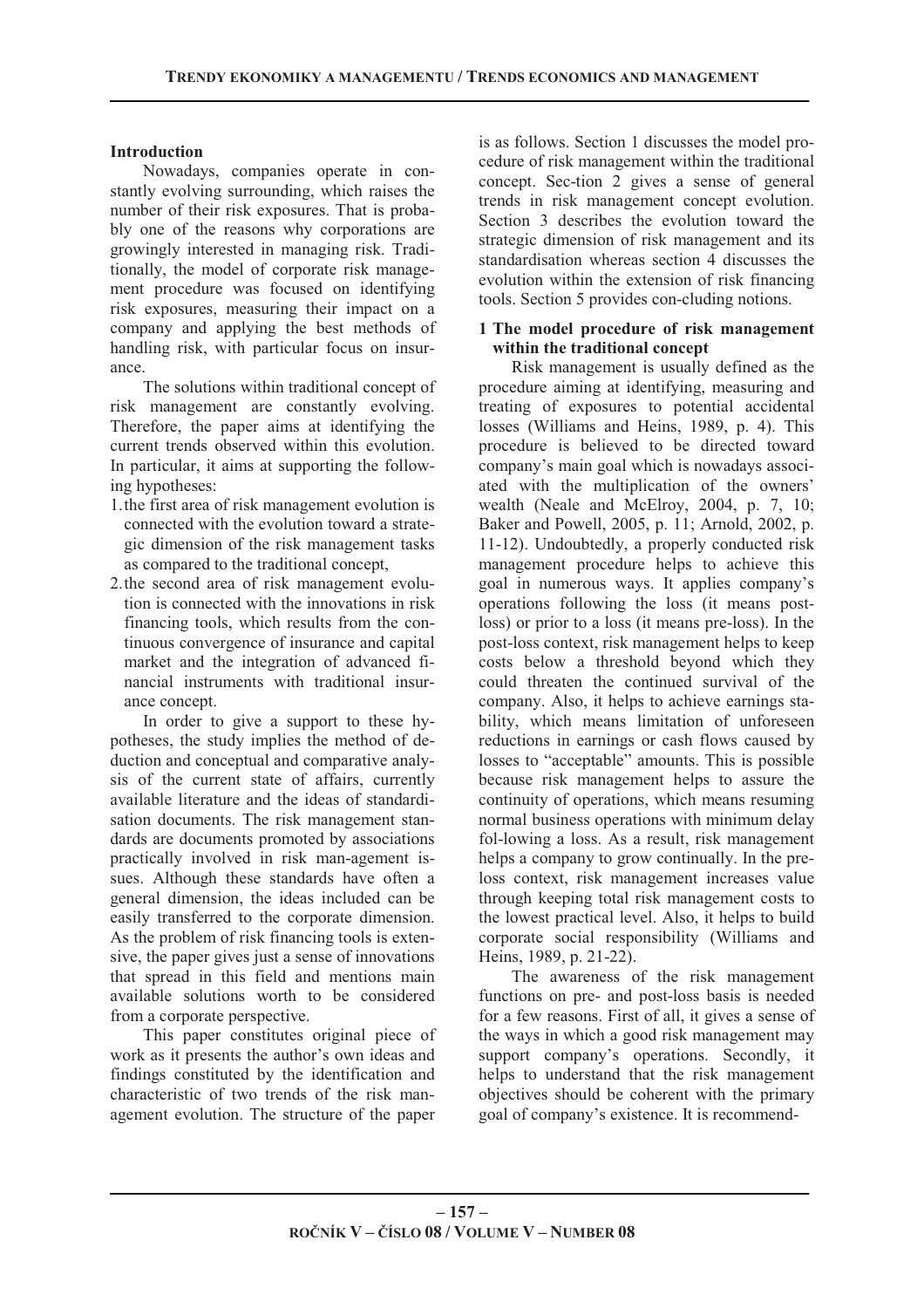

Figure 1 A model of risk management procedure within traditional concept Source: Own work

ed, that the application of risk management procedure should always begin with precise identification what the company expects and want to achieve thanks to risk management process.

Traditionally, the risk management procedure includes a few clearly defined steps, with two fundamental stages: risk analysis and risk treatment, as presented on Figure 1 (Williams and Heins, 1989, p. 18).

The procedure should always begin with a clear definition of risk management objective. As mentioned above, this objective should correspond to the main goal of company's activity. Then, the risk identification stage should be conducted. This stage includes:

- 1.identification of loss exposures,
- 2.measurement of potential losses.

The identification of loss exposures is perhaps the most difficult function that the risk manager must perform. If the company files to identify the exposures, it will have no opportunity to deal with unknown (unidentified) exposures efficiently. Here the different techniques might be applied (e.g. check lists, decisive trees) (Chapman, 2006, p. 128-135). The next step within risk analysis is the measurement of the potential losses during the budget period associated with the identified exposures. The risk measurement process includes:

- 1.a determination of the probability or chance that the identified exposures will cause the loss – the loss frequency,
- 2.a determination of the impact of these losses on the financial stability of the company – the loss severity.

Loss frequency and loss severity may be assessed with both quantitative and qualitative techniques. The properly conducted risk measurement indicates the risk exposures that require a closer attention, which is often depicted with the help of so called "risk matrix" (Baranoff, 2004, p. 49). This step aims at identifying the most serious risk exposures that can threaten company's financial stability.

The risk treatment stage requires the selection of the best combination of tools that can be used to handle the risk. The decision is backgrounded by appropriate risk analysis. Traditionally, risk treatment techniques are divided into two major groups, as presented on Figure 2.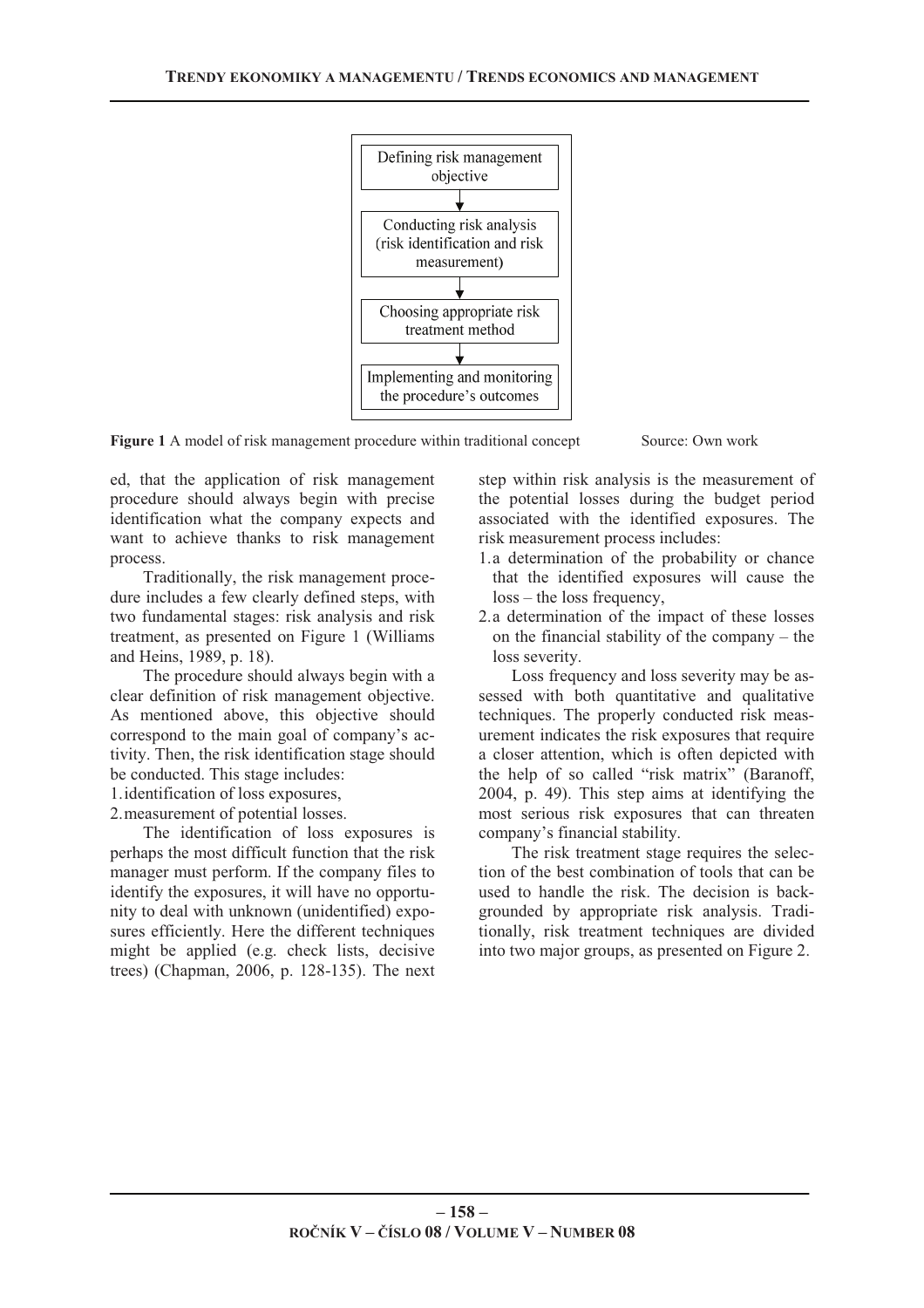

**Figure 2** Risk treatment methods in traditional risk management concept Source: Own work

The company may avoid an identified risk exposure. Risk avoidance is here perceived as the avoidance of the activity raising the risk, which is recommended only for the highfrequency and high-severity exposures. The company may also reduce the frequency or severity of risk exposures by application of risk prevention or risk repression tools. The above mentioned tools belong to so called physical risk control techniques. Another group of risk handling techniques is being described as financial risk control. Here, the company may transfer the risk on another entity or retain the risk which means that it will bear the consequences of risk exposure internally. It is important to mention that the company should select the best combination of available risk management tools. It is a difficult task and depends on numerous issues, e.g. the company's ability to assess and identify the risk exposures properly or the acceptable cost of risk management. However, the risk management tools should never be perceived as substitutes, but as complementary tools.

The last step in the risk management procedure is related to the implementation and monitoring the whole procedure. The implementation is related to the decision among risk tool alternatives. The monitoring is focused on assessing the wisdom of the decisions taken. The constant company's surrounding changes create the need for reconsideration of the currently conducted procedure and implementation decisions.

## **2 The general trends in risk management concept evolution**

The above presented model of corporate risk management procedure is associated with the traditional one. As the trend for managing risk is spreading among companies, the process is often subject for modifications. This can be perceived as the proof of constant evolution of corporate risk management ideas. The key concept of the process remains unchanged as it follows the same sequences of activities. However, the scope of particular steps is often redefined.

A traditional concept of risk management is focused on safety of the company and often is associated with the problem of proper insurance program construction. Also, one may point that it does not promote risk management as an integrated concept. Usually, the risk management is addressed as a risk manager function, although it is recommended to conduct the risk identification with the active participation of all business units.

The evolution of risk management concept is primarily concerned with an extended risk definition. Risk is perceived not only as a threat (downside), but also as an opportunity (upside). The process is addressed not only to protect the company, but also to allow its growth. Such assumption automatically turns the focus of risk management toward the strategic issues. Therefore, the risk management process requires an integration of all company's activities and units.

In Europe the evolution of risk management concept toward its strategic dimension was probably initiated by the report known as The Turnbull Guidance (or Turnbull Report), issued in 1999. This report raised a need for integrating the internal auditing with risk management procedure The Financial Reporting Council, 2005, p. 3). The Institute of Chartered Accountants in England and Wales (ICAEW) issued the guidance on the implementation of Turnbull recommendations. The guidance classified risk into five main categories –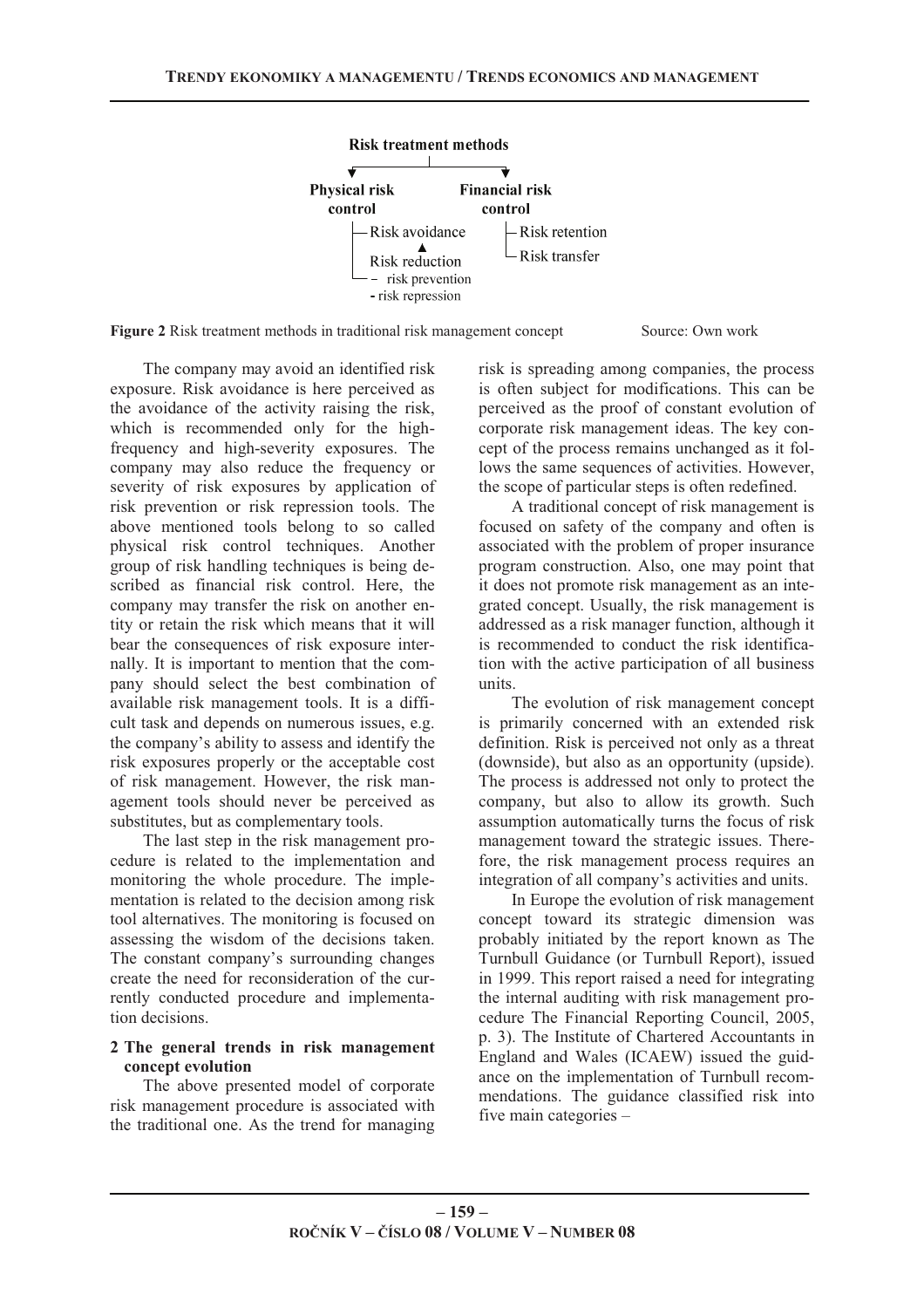

**Figure 3** Main trends in risk management concept evolution Source: Own work

financial, business, compliance, operational and any other. It confirms that the evolution of risk management concept is related to the broader understanding of risk (Fraser and Henry, 2007, p. 392).

The Turnbull Guidance laid the foundation for the risk management standardisation, which constitutes a further step in risk management evolution. The standardisation is promoted by associations dealing with risk or risk related issues and aims at explaining the process for practitioners (and practical applications). The need for standardisation appeared with the growing interest on risk management implementation, which caused that numerous views and descriptions were used. Standardisations aim at using an agreed terminology, unifying the risk management process in the context of its organisation and objectives. In particular, two standards gained a wider acceptance – "A Risk Management Standard", issued in 2002, and "Enterprise Risk Management – Integrated Framework", issued in 2004. However, there are examples of other standardised guidelines for managing risk (Moller, 2007, p. 331-343).

Another direction in risk management evolution is concerned with the development of risk treatment techniques. A more and more advanced tools are being available for companies with the extension of financial market innovations. This caused that main tools of financial risk control are being integrated and the traditional distinction (presented on figure 2) is no longer valid.

The two main areas of risk management evolution will be developed further in the paper accordingly with the idea framed on the Figure 3.

Within the evolution toward strategic dimension of risk management and its standardi-

sation, the most popular European risk management standards will be reviewed in the context of their similarities and differences as compared to traditional concept. Within the evolution related to extension of risk management tools, the innovative risk financing tools will be closely presented.

## **3 Evolution toward the strategic dimension of risk management and its standardisation**

## **3.1 A Risk Management Standard**

"A Risk Management Standard" is a document published in 2002 by the three major risk management organisations in United Kingdom: The Institute of Risk Management (IRM), ALARM The National Forum for Risk Management in the Public Sector and The Association of Insurance and Risk Managers (AIRMIC). "A Risk Management Standard" is constructed under the assumption that risk has both an upside and a downside. It is based on the terminology coherent with the one used by the International Organisation for Standardization (ISO) in ISO/IEC Guide 73 Risk Management – Vocabulary – Guidelines (AIRMIC, ALARM, IRM, 2002, p. 1).

"*A Risk Management Standard" states that "risk management is a central part of any organisation's strategic management" and "it should be a continuous and developing process which runs throughout the organisation's strategy and the implementation of that strategy"* (AIRMIC, ALARM, IRM, 2002, p. 2). This definition clearly states that risk management has a strategic dimension and should be a continuous part of company's operations.

The standard extends traditional stages of risk management procedure. This extension leads to closer definition of tasks that the company should undertake within each stage of risk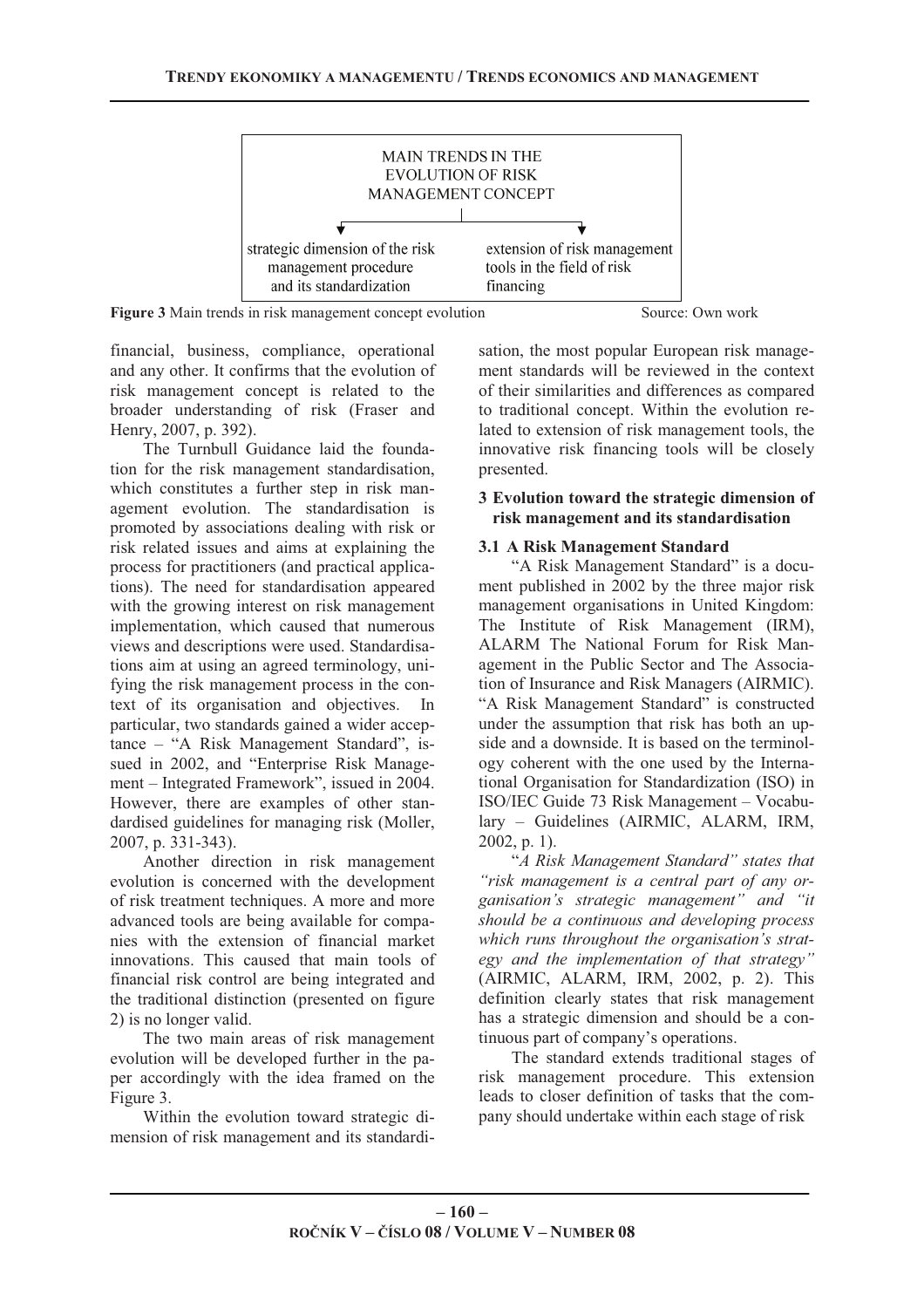

**Figure 4** The risk management process according to "A Risk Management Standard"

#### Source: AIRMIC, ALARM, IRM, 2002, p. 4.

management process, presented on Figure 4.

As within a traditional view, the process should begin with the analysis of company's objectives, here particularly addressed to strategic ones. The risk assessment stage consists of risk analysis and risk evaluation which is coherent with the risk identification stage within traditional concept. However, the standard promotes separately the risk description step, which is designed to display the identified risks in a structured format (e.g. a table). The standard gives also a few practical instructions within risk estimation. The consequences of threats and opportunities should be considered with regard to their impact on (a) company's financial situation, (b) company's strategy and operational activities, and (c) stakeholders concern. This reflects in a visible way the strategic concept of risk management promoted by this standard.

The risk evaluation step extends the risk analysis and recommends comparing the estimated risks against risk criteria which the company has established. Therefore, the risk evaluation step helps to define the significance of risk to the company and whether the risk should be accepted or treated.

"A Risk Management Standard" adds also a step related to risk reporting and communication. This is related with providing the information about the results of the risk management process on different levels within the company and adjusted to these levels needs. The risk treatment step corresponds with the traditional concept as it constitutes a process of selecting and implementing measures to modify the risk. The model risk management process ends with the monitoring and review of the whole procedure which gives recommendations for improvements in the whole process (on each step).

As the standard promotes the strategic dimension of risk management process, it gives recommendations for structure and administration of the process. It discusses briefly the risk management policy framework that the organisation should define, as well as the role of the board, the business units and internal audit.

#### **3.2 Enterprise Risk Management**

Enterprise risk management (hereafter: ERM) is often called a holistic risk management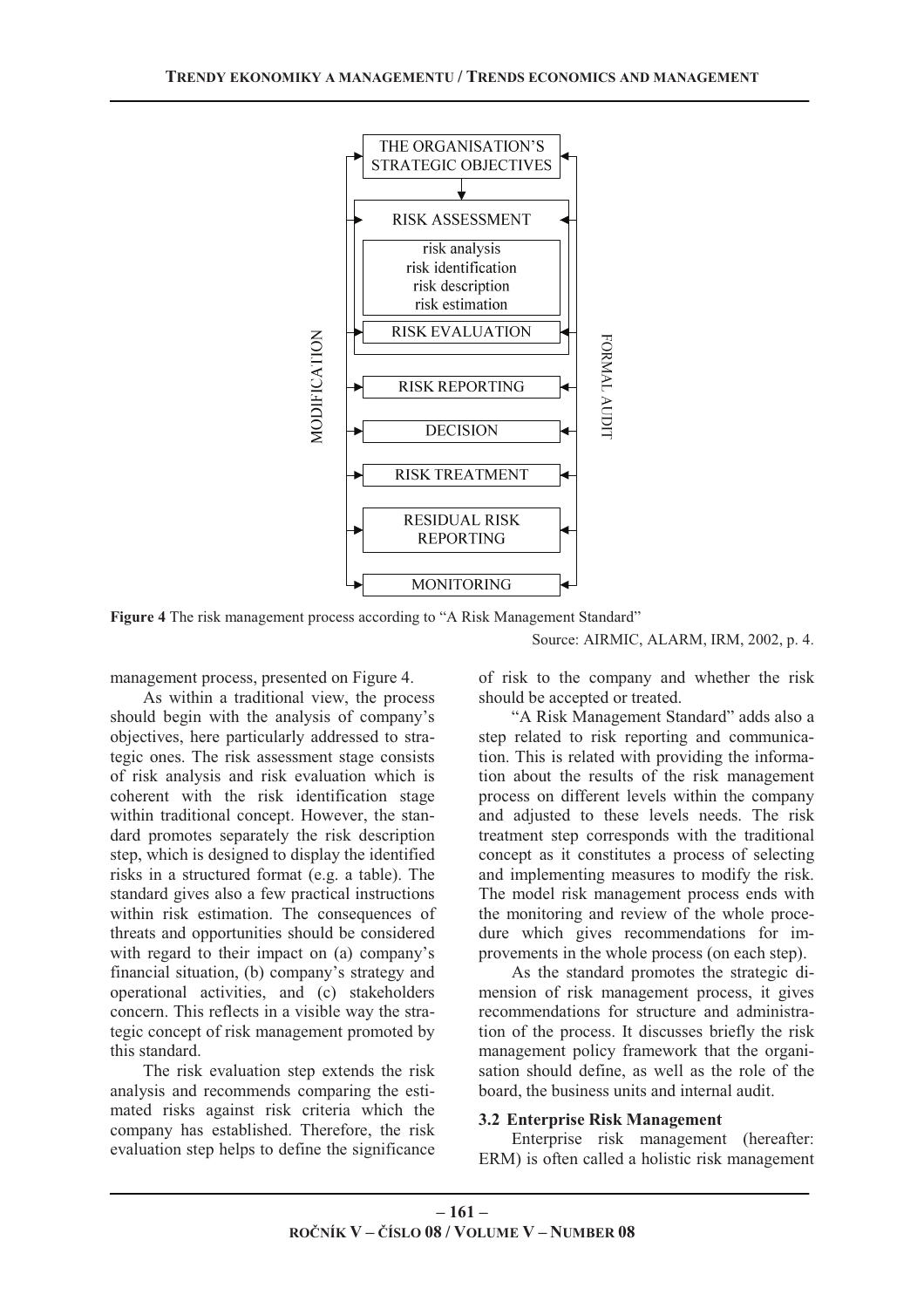and is considered to be the most recent expansion of risk management idea (Baranoff, 2004, p. 58; Chapman, 2006, p. 4). ERM is a result of surveying the whole spectrum of all company's risk exposures, regardless if they are insurable or not. It represents an integrated approach to managing risk and aims at making appropriate corporate level choices for solutions in mitigating risk.

ERM concept is also a subject of standardisation. In 2004 The Committee of Sponsoring Organizations of the Treadway Commission (hereafter: COSO) issued a document clarifying the enterprise risk management standards, entitled "Enterprise Risk Management – Integrated Framework". COSO is a voluntary private sector organisation comprised of the following professional associations: American Accounting Association (AAA), American Institute of Certified Public Accountants (AICPA), Financial Executives International (FEI), Institute of Management Accountants (IMA), and the Institute of Internal Auditors (IIA). COSO is known worldwide as an organisation providing guidelines concerning financial reporting, corporate governance, business ethics, risk management and internal control, among other issues (www.coso.org)

According to the COSO's standard, ERM is defined as "a process, effected by an entity's board of directors, management and other personnel, applied in a strategy setting and across the enterprise, designed to identify potential events that may affect the entity, and manage risk to be within its risk appetite, to provide reasonable assurance regarding the achievement of entity objectives" (COSO, 2004, p. 2). As a consequence, COSO's ERM framework represents another standard recommending the integration of risk management process at every level of the company. Also, it points at the need for continuity of the process and its application in strategy setting.

However, the COSO's ERM framework visualises the whole procedure in a different way than in the traditional risk management concept or in "A Risk Management Standard". COSO's ERM framework presents the three dimensional model of risk management, which aims at underlining the integrative nature of the whole process. The three dimensions of COSO's ERM Framework include: (1) organisational objectives, (2) management operations, and (3) entity units. The vision of integrated, holistic ERM procedure was presented by COSO in a form of a cube, which strengthens the sense of integration of each managerial dimension (Ong, 2006, p. 398). Figure 5 presents a simplified vision of COSO's cube.

The entity's objectives comprise of four categories:

- a) strategic the goals aligned with and supporting entity's mission,
- b) operational related with the effective and efficient use of entity's resources,
- c) reporting reliability,
- d) compliance with applicable laws and regulations.

The management operations dimension consists of eight interrelated components, which are similar to the steps introduced within traditional risk management concept. These components include:

- a) internal environment, which under-pines the basis for risk management philosophy and risk appetite, as well as the integration of the risk management process within the organisation.
- b) objectives setting, which recommends the alignment of ERM with entity's mission and coherence with the defined risk appetite,
- c) event identification which coincides in many respect with the risk identification in traditional risk management concept,
- d) risk assessment which coincides in many respect with the risk assessment in traditional risk management concept,
- e) risk response which promotes risk treatment techniques known in traditional approach,
- f) control activities which is focused on assessing whether the risk response was introduced properly,
- g) information and communication similarly to "A Risk Management Standard", it promotes the communication of the ERM process in the broad sense, following down, across, and up the entity,
- h) monitoring which aims at supporting the needed modifications, similarly to the traditional and "A Risk Management Standard" concepts.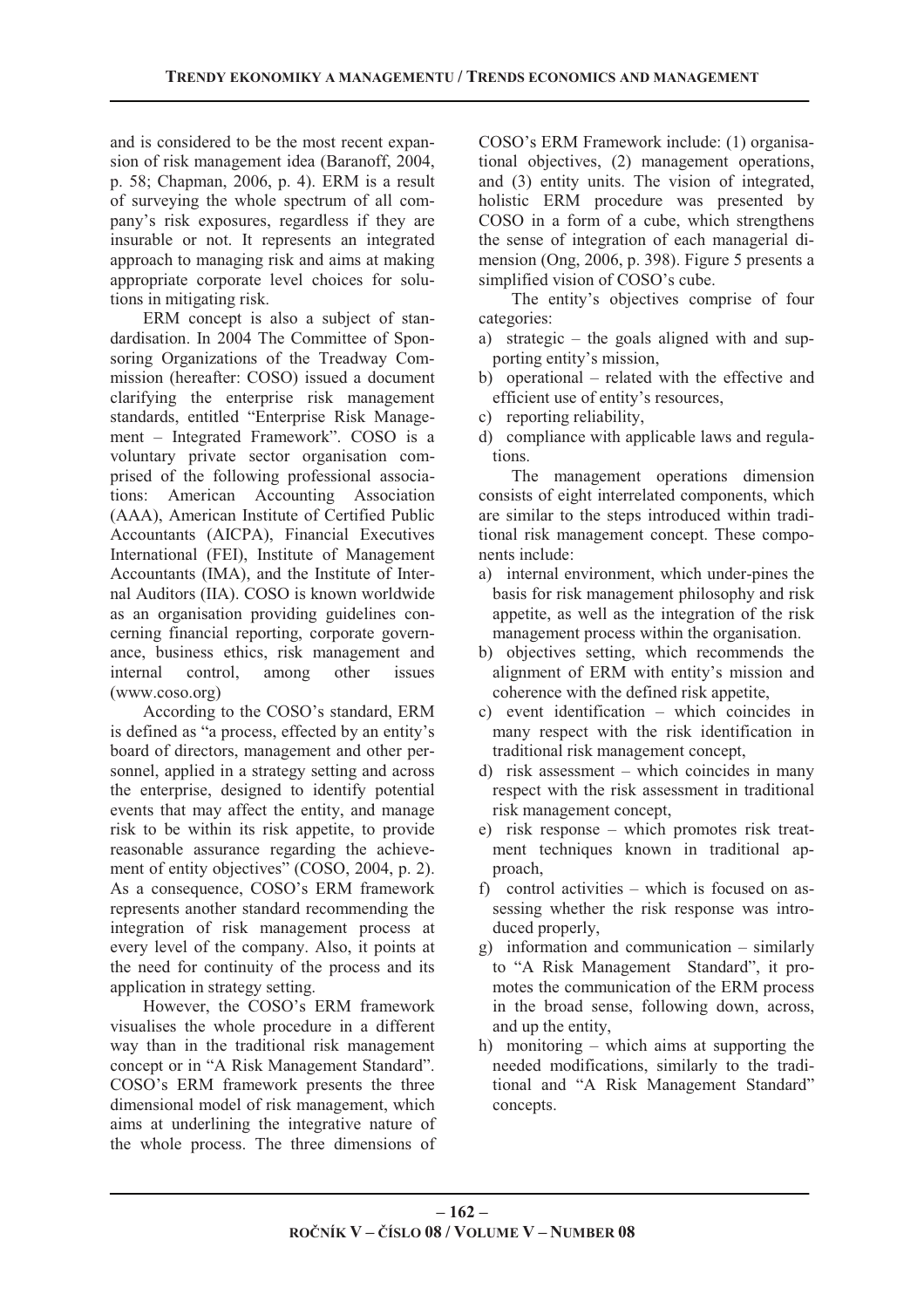

**Figure 5** The three dimensions of ERM integration according to the COSO's standard

Source: Own work

The third ERM dimension – entity unit – specifies the meaning of ERM holistic approach as the process should be conducted and communicated at (a) entity-level, (b) divisions, (c) business units and (d) subsidiaries.

Within the ERM concepts, other lessknown standards are being promoted. The RIMS, which is a not-for-profit organisation dedicated to the advancing the practice of risk management, published in 2006 the "Risk Maturity Model (RMM)". The model promotes the same ideas as "A Risk Management Standard" and COSO's ERM framework. However, it is even more advanced in addressing risk management to the managerial and strategic aspects (Fox and Epstein, 2010, p. 4). It is also worth to mention, that the current discussion in this field is concerned mainly with the role of board of directors in the risk management procedure (Fraser and Henry, 2007, p. 393).

#### **3.3 Business Continuity Management**

Business Continuity Management (hereafter: BCM) is a standard issued by the Business Continuity Institute in 2007. It represents a holistic management process that is focused on identifying and treating events that can threaten the organisation's survival. Simultaneously, it gives recommendations for an effective response to such events that should safeguard the interests of all organisation's stakeholders as well as its reputation and value creation process.

At first glance the BCM concept may seem remote from traditional risk management concept concerning its main goal. However, it represents an integrated process of managing the downside of risk with particular focus on risk that can endanger the continuity of activities. BCM is therefore somehow specialised in one type of risk – the risk of survival and thus develops a highly advanced managerial procedure for treating this specific type of risk.

The authors of the BCM underline that it is different from traditional risk management concept (see Figure 6). A closer analysis of their statement, however, convinces that in numerous fields both concepts are similar and coherent. The core determinant that diversifies traditional and BCM concept lies in the type of risk on which BCM is focused. The further differences, concerning the method, parameters, scope and intensity of events, are a consequence of the risk in focus.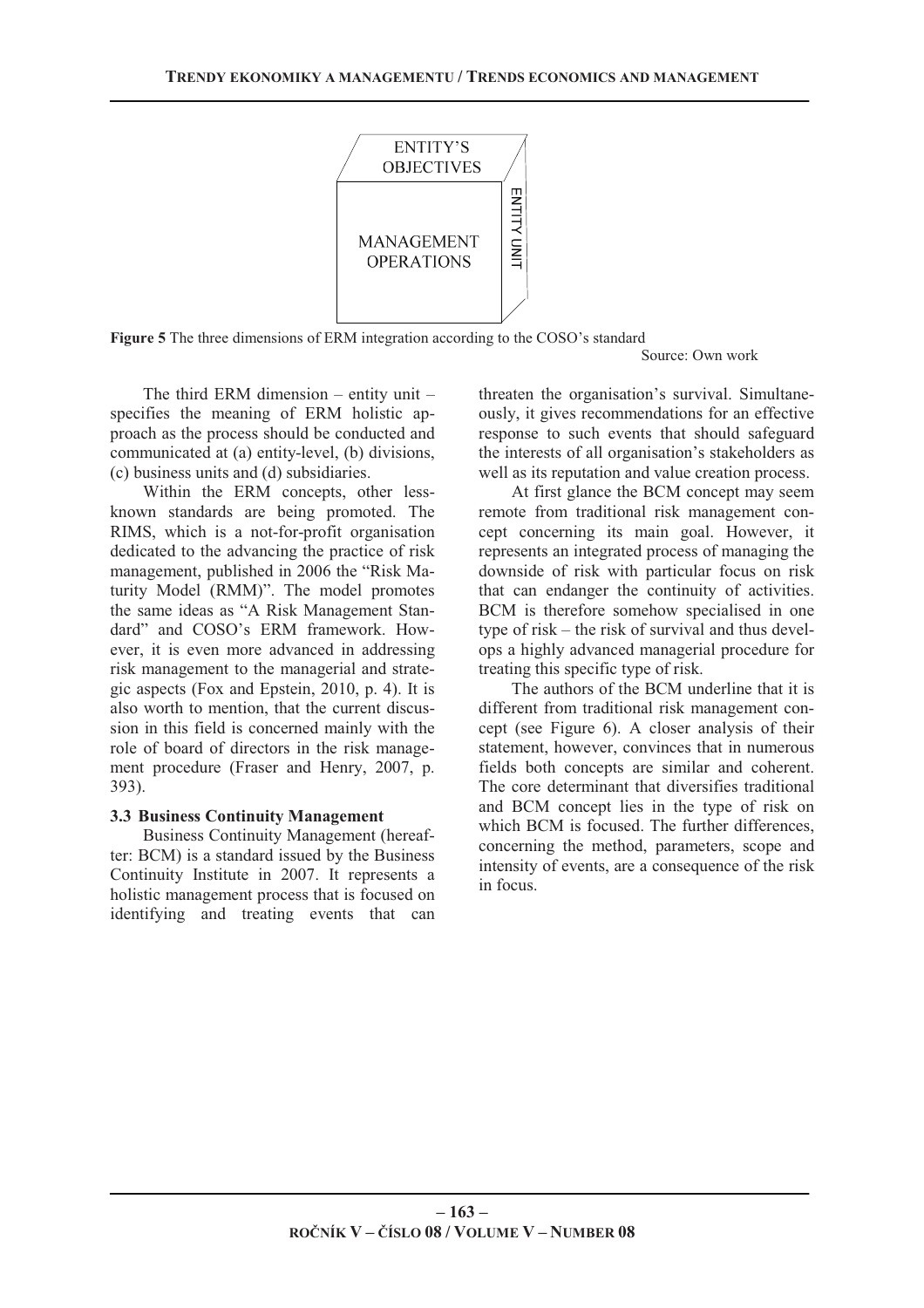|                               | <b>Risk</b><br>Management                                                     | <b>Business</b><br>Continuity<br>Management                                                       |
|-------------------------------|-------------------------------------------------------------------------------|---------------------------------------------------------------------------------------------------|
| key<br>method                 | risk analysis                                                                 | business impact analysis                                                                          |
| key<br>parame-<br><b>ters</b> | impact & probability                                                          | impact & time                                                                                     |
| type of<br>incident           | all types of events                                                           | events causing significant<br>business disruption                                                 |
| size of<br>events             | all sizes (costs) of<br>events                                                | strategy is planned to cope<br>with survival                                                      |
| scope                         | focus primarily on<br>management of risks<br>to core business ob-<br>jectives | focus only on incident man-<br>agement mostly outside the<br>core competencies of the<br>business |
| intensity                     | all from gradual to<br>sudden                                                 | sudden or rapid events                                                                            |

**Figure 6** A comparison of traditional risk management concept and business continuity management

Source: The Business Continuity Institute, 2007, section 1, p.7.





Source: Own elaboration based on (The Business Con-tinuity Institute, 2007, section 1, p. 9).

The BCM procedure is in many fields coherent with the traditional concept and the above presented risk management standards, as presented on Figure 7.

The process begins with the understanding of the organisation, then determining the BCM strategy, followed by the BCM response which is a substitute of risk treatment step, ending with exercising, maintaining and reviewing the whole procedure. The BCM guidelines also promote embedding the process in

the organisation's culture. The distinctive differences can only be observed within the BCM response. Here, instead of particular risk management tools, the BCM recommends specified plans (The Business Continuity Institute, 2007, section 4, p.7,13,16):

a) the Incident Management Plan (IMP) – the purpose of the IMP is to provide a documented framework to enable organisation to manage any crisis event, regardless the cause,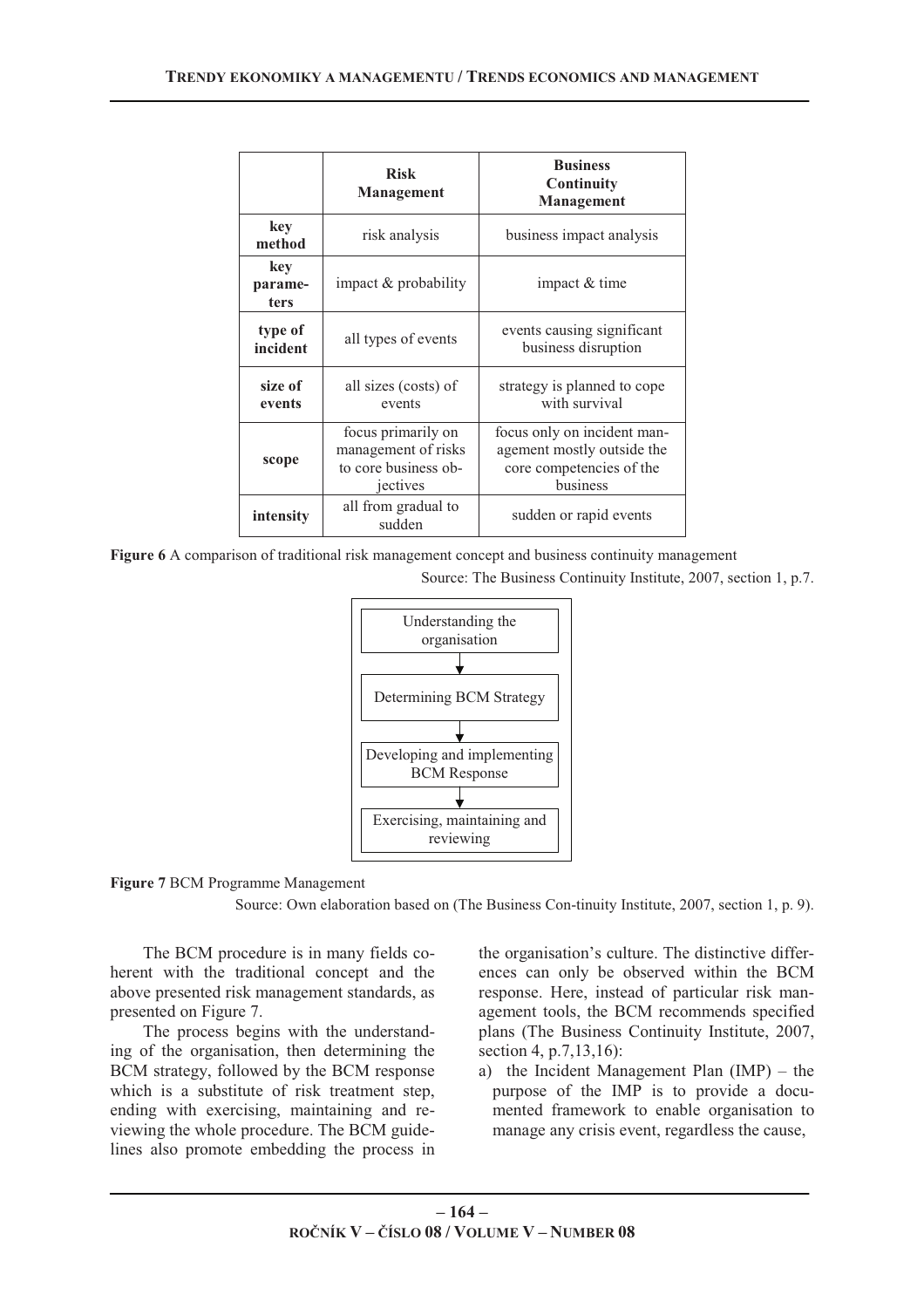- b) the Business Continuity Plan (BCP) the purpose of the BCP is to provide a documented framework and process to enable the organisation to resume all of its business process within; it will always contain assumptions about the maximum scale of the event (in terms of its duration and extent),
- c) Activity Response Plan (ARP) the purpose of the ARP is to cover the response by each department or business unit to the event.

The BCM process is perceived as a holistic managerial process. This convinces that the evolution of risk management concept can be directed toward the separate philosophy of running the business. However, for the entities which are not focused only on the downside of risk, the BCM gives useful guidelines for developing traditional risk management concept within the loss treatment problem. BCM represents a structured procedure useful particularly for managing the high severity and lowfrequency risks.

## **4 The evolution within the extension of risk financing tools**

As mentioned above, another important trend observed within the evolution of risk management concept is related to the extension of risk financing techniques. This is a consequence of the constant evolution of financial markets, as well as the changes of insurance market conditions. It is worth to mention, that these changes are also listed as a reason for ERM concept development (Baranoff, 2004, p. 59).

Due to the currently observed changes of available risk financing tools, a traditional classification (presented above on figure 2) needs to be redefined. The main reason is the evolution of so called alternative risk transfer (hereafter ART) instruments that often combine traditional risk transfer with risk retention. Figure 8 presents a modified vision of risk financing tools classification, which reflects more accurately the current trends in risk management solutions.

As presented on figure 8, the current concept of risk management should include a newclass of instruments, which form a combination of risk retention and risk transfer mechanisms. These instruments are often referred to as the ART (Alternative Risk Transfer), as they form alternative solutions against the traditionally understood financial risk control tools. Figure 8 presents only these of ARTs which are available for companies. However, the number of ARTs is growing constantly and in the future new opportunities might be available for companies.

ART instruments are usually defined as customised structures combining risk retention with risk transfer for a multi-line and multi-year cover (Swiss Re, 2003, p. 16). ART instruments were primarily designed to facilitate so called "uninsurable" risk, which means the risk impossible to be covered on the insurance market or the risk for which insurance premiums were too high (Hartwig and Wilkinson, 2007, p. 925; Swiss Re, 2003, p. 23). Currently, ARTs often



**Figure 8** Risk financing instruments – current perspective

Source: Own elaboration based on (The Business Continuity Institute, 2007, section 1, p. 9).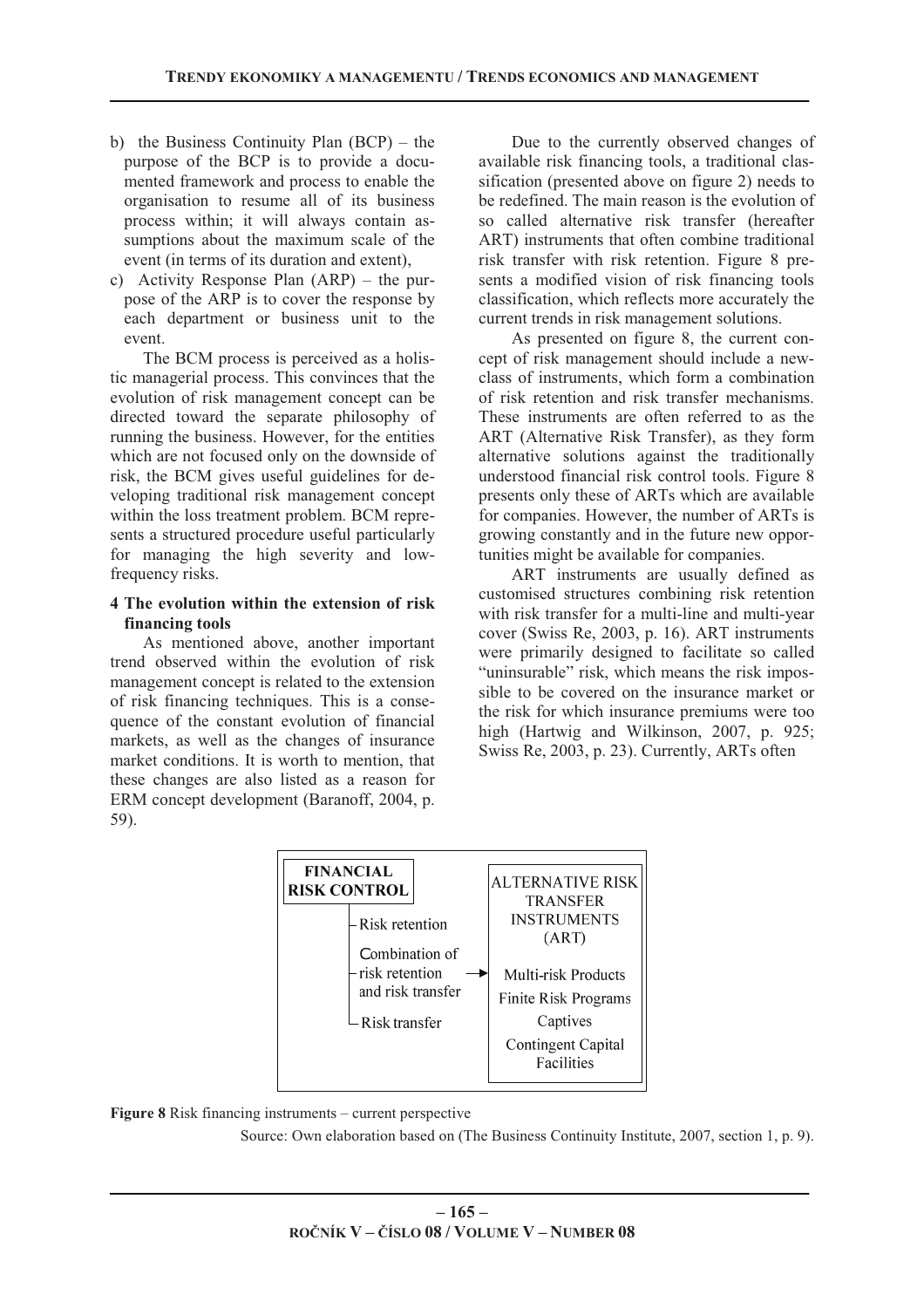purposefully integrate coverage against insurable and uninsurable risk. Thus, these instruments promote an interesting alternative to traditional insurance, especially with regard to the cost of their application.

As mentioned above, from different ARTs solutions, a few are applicable for companies. Among them are: multi-risk products, finite risk programs, captives and contingent capital facilities. The ideas under-pinning these instruments were born on the reinsurance market, thus they are considered as advanced risk financing mechanisms.

Multi-risk products combine the coverage of various risk exposures into one single contract between the company and its insurer. As a rule, such contracts are multi-year. Multi-risk products aim at lowering the cost of traditional risk transfer due to the joint probabilities of risk exposures. The two broad classes of multi-risk products exist (Swiss Re, 1999, p. 24; Banks, 2008, p. 105-108):

- a) integrated multi-line and multi-year products (MMPs), which combine a company's risk portfolio (including both insurable and uninsurable exposures) into a single, multiyear policy, with aggregated premiums, deductibles and policy caps,
- b) multi-trigger products (MTPs) which give a coverage in case of simultaneous occurrence of two (or even three) predefined triggers.

Finite risk solutions, from a company's perspective, are similar to the economic reserves of capital. Such solutions form a defined program of gathering capital for covering losses, controlled and safeguarded by the insurer as a contract partner. Finite risk solutions possess a few distinctive features. As the name says, these solutions are finite (limited) due to the limited assumption of risk by the insurer. Capital gathered in the finite risk program is invested, and the investment income is included to the amount of capital gathered. Depending on the attitude and circumstances of gathering the capital reserve, these solutions might be constructed on the retrospective (it means postloss) or prospective (pre-loss) basis (Banks, 2008, p. 71-75; Culp, 2006, p. 556-560).

Captives are probably the most widely known form of ART, as they represent the oldest innovation in this field. Captive is an insurer (or reinsurer) organised by the company itself, and dedicated to issuing policies covering the company's risk (directly or indirectly). It simply means that the captive sole or major customer is the company that founded this captive (Rejda, 2001, p. 48). The idea of captives is being constantly developed. As a consequence, currently numerous captives structures can be observed (Banks, 2008, p. 94-98; Culp, 2006, p. 365-374). Captives represent an interesting form of risk retention and risk transfer combination. Although the captive's parent risk is formally being transferred, it is still retained by the captive's parent due to its equity capital involvement. However, captive gives an access to the reinsurance market, which is one of important incentives of forming such structures.

Contingent capital facilities represent a form of contractually agreed availability of funds in case of the loss event, on prenegotiated terms. As the name of the facility says, the access to the capital is contingent (conditional) upon the occurrence of (a) insured event and (b) worsening of predetermined measure of company's financial situation. If both events occur, the company is assured of a cash infusion. Depending on the type of the source of contingency founding, the company may use contingent debt or contingent equity. The facility is usually constructed as a put option, giving the company (as option owner) a right to sell securities (debt or equity) at a predetermined price (Banks, 2008, p.135-145; Hartwig and Wilkinson, 2007, p. 946).

Apart from the ARTs innovations, a good example of risk financing tools evolution is securitisation of insurable risk. Securitisation allows to package and transfer insurable risk to the capital markets through the issuance of financial securities. Therefore, securitisation should be considered as innovative way of transferring insurable risk, meaning it is a substitute for insurance. The mechanism of risk securitisation is widely used by the insurance companies (in order to spread their risk). However, companies (especially the large ones) may also use securitisation effectively, particularly with regard to catastrophic and weather-related risk exposures (Baranoff, 2004, p. 62-64).

## **5 Concluding notion**

The risk management concept is constantly evolving, as it wins growing popularity among companies. The above conducted conceptual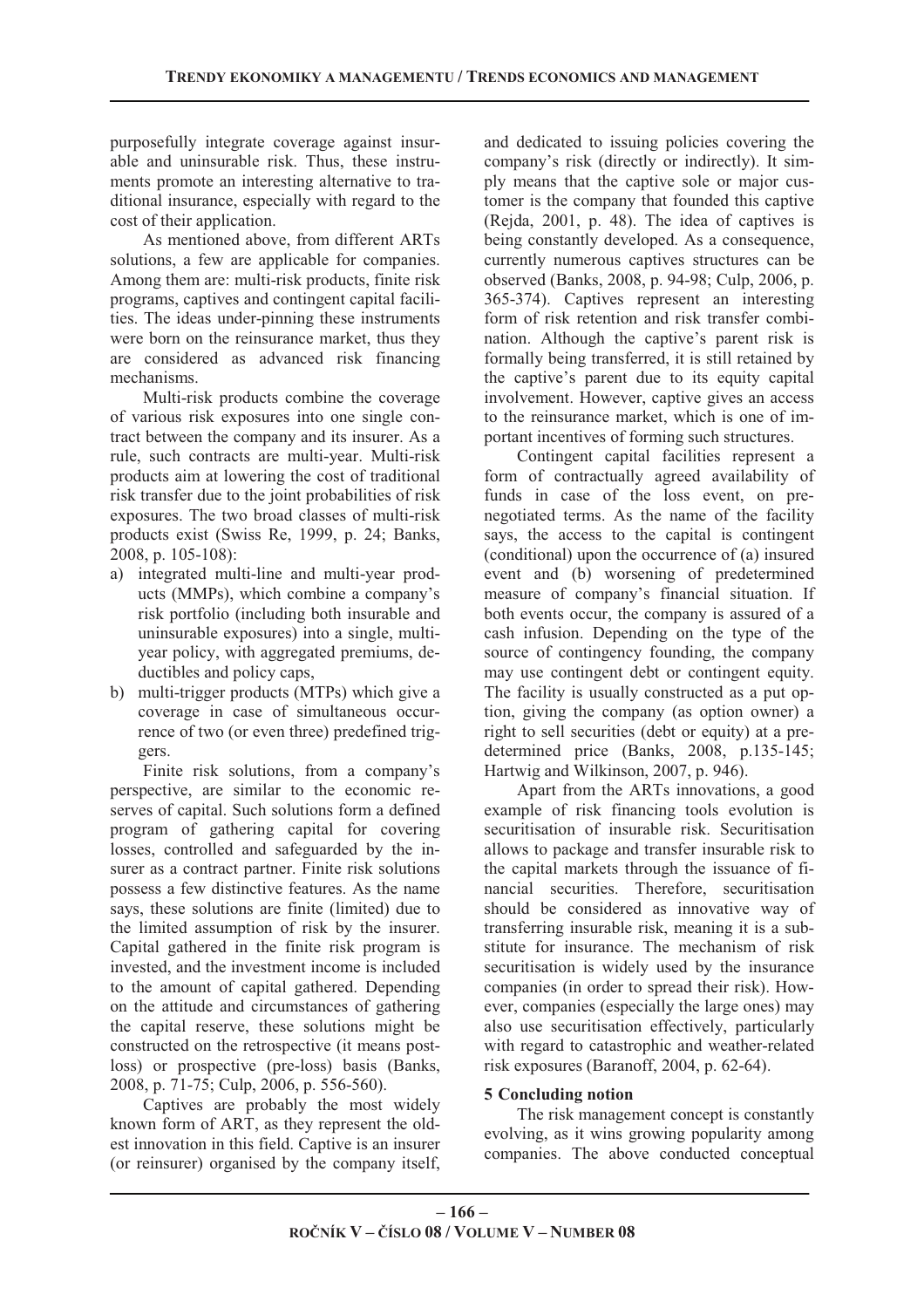and comparative analysis, based on literature review and the solutions included in the three leading risk management standards, lent support to the thesis, that risk management concept evolves toward strategic dimension. This observation is followed by the changes in risk perception directed toward both the downside and upside of risk, the risk management concept evolves toward strategic dimension. Most of the recently observed ideas in risk management concept highlight the need for treating risk management from a managerial perspective and unifying it with internal control procedures. Consequently, these concepts call for integrating risk management tasks within the company as a whole with the involvement of each of a company's business units.

In the evolution toward the strategic dimension, the standardisation process plays an important role. As it aims at unifying the risk management vocabulary and tasks, it helps to understand the procedure by practitioners. However, the standards often argue about the role of management in organisation and implementation of risk management.

It should be stated. However, that risk management standards are closely related to the traditional risk management concept. They follow the same sequences of activities. Therefore, they can be perceived as sub-types of traditional approach. In fact, the associations related to risk management issues promote their own models of risk management procedure. From a theoretical point of view, they are not revolutionary concepts.

## **References**

AIRMIC, ALARM, IRM (2002) A Risk Management Standard, 14 p., [on line] [cit.2009-09-01] Retrieved from www.airmic.com

ARNOLD, G. (2002) Corporate Financial Management. 2nd ed. Harlow: Prentice-Hall – Pearson Education Ltd. 1098 pp.

BAKER, H. K., POWELL, G. E. (2005) Understanding Financial Management. A practical Guide. 1st ed. Malden, Mass: Blackwell Publishing. 481 pp.

BANKS, E. (2008) Alternative Risk Transfer. Integrated Risk Management through Insurance, Reinsurance and the Capital Markets. Chichester: John Wiley & Sons. 226pp.

BARANOFF, E. (2004) Risk Management and Insurance. 1st ed. Hoboken: John Wiley & Sons. 639 pp.

The conceptual analysis of the currently available risk financing tools gave a support to the second thesis that the innovations embodied in the form of ARTs spring from the convergence of insurance and capital markets and products. This forms a convincing evidence of another visible course of risk management evolution. Thanks to the creation of innovative risk financing tools, the companies may extend their risk handling programs, concerning the extent to which their financial situation allows to implement instruments combining risk retention and risk transfer.

It is recommended to conduct further researches in the field of risk management standards in order to highlight the specifics of each standard and recommended areas of its applications. The analysed risk management standards seem to be closely related to the traditional risk management concept. Although they promote originality, they follow the same sequences of activities. Therefore, they can be perceived as sub-types of traditional approach. In fact, the associations related to risk management issues promote their own models of risk management procedure. From a theoretical point of view, they are not revolutionary concepts.

Further inquiries should also be conducted to explore the awareness and availability of the ARTs among corporations, especially in the countries with the lower level of capital market development. In particular, it is recommended to examine whether companies are interested in such innovative solution as well as if there are no legal constraints.

CHAPMAN, R. J. (2006) Simple Tools and Techniques for Enterprise Risk Management. 1st ed. Hoboken: John Wiley & Sons. 466pp.

COSO (2004) Enterprise Risk Management – Integrated Framework. Executive Summary. [on line] [cit.2010-18-20] Retrieved from www.coso.org

CULP, Ch. (2006) Structured Finance and Insurance. The ART of Managing Capital and Risk. 1st ed. Hoboken: John Wiley & Sons. 892pp.

FOX, C. A., EPSTEIN, M. S. (2010) Why is Enterprise Risk Management Important for Preparedness? Risk and Insurance Management Society. [on line] [cit.2010-09-01] Retrieved from www.RIMS.org

FRASER, I., HENRY, W. (2007) Embedding risk management: Structures and Approaches. Managerial Auditing Journal, Vol. 22, No 4. p.392-409.